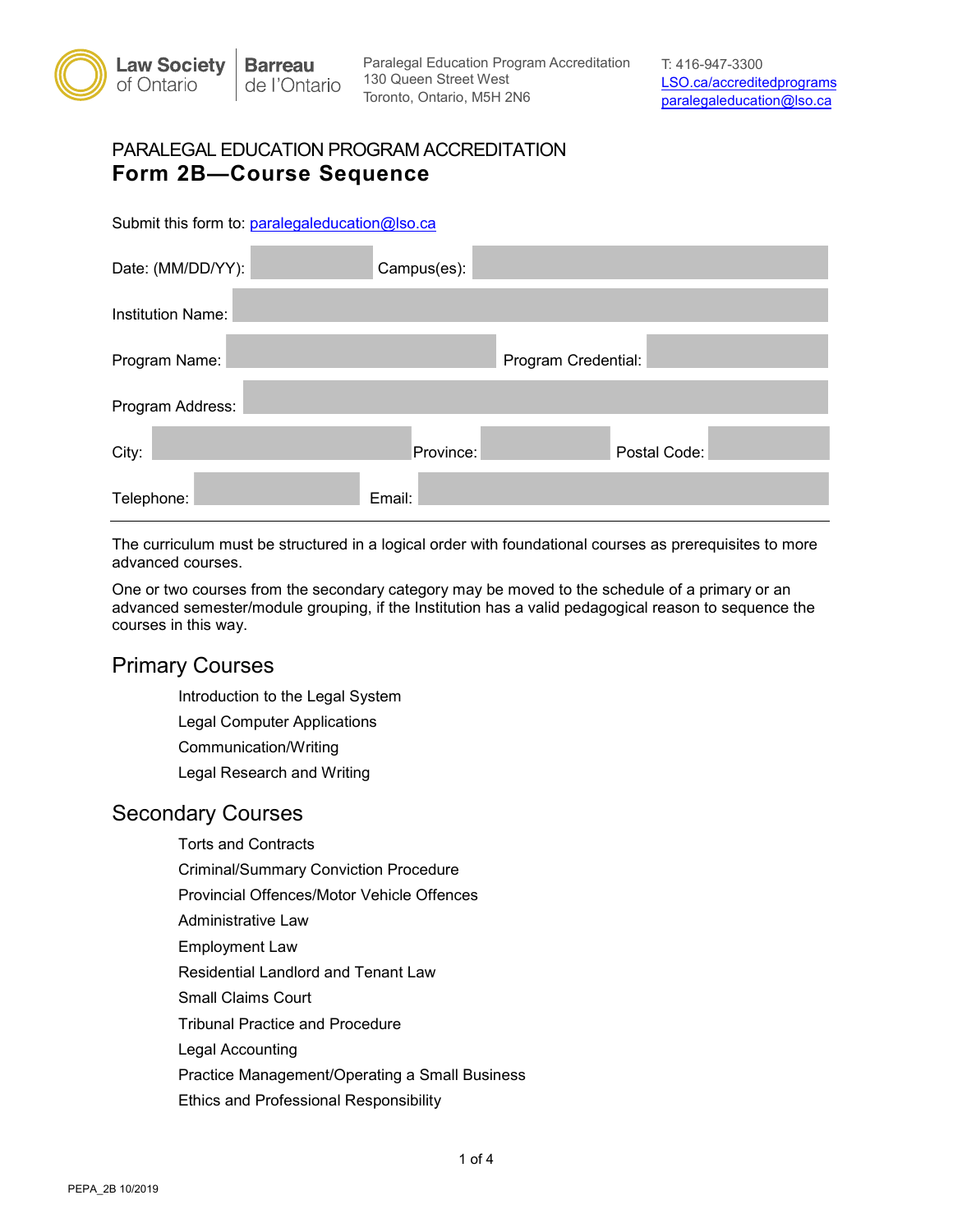# Advanced Courses

Alternative Dispute Resolution (ADR)

Advocacy

Evidence and the Litigation Process

Please list all courses offered in chronological order:

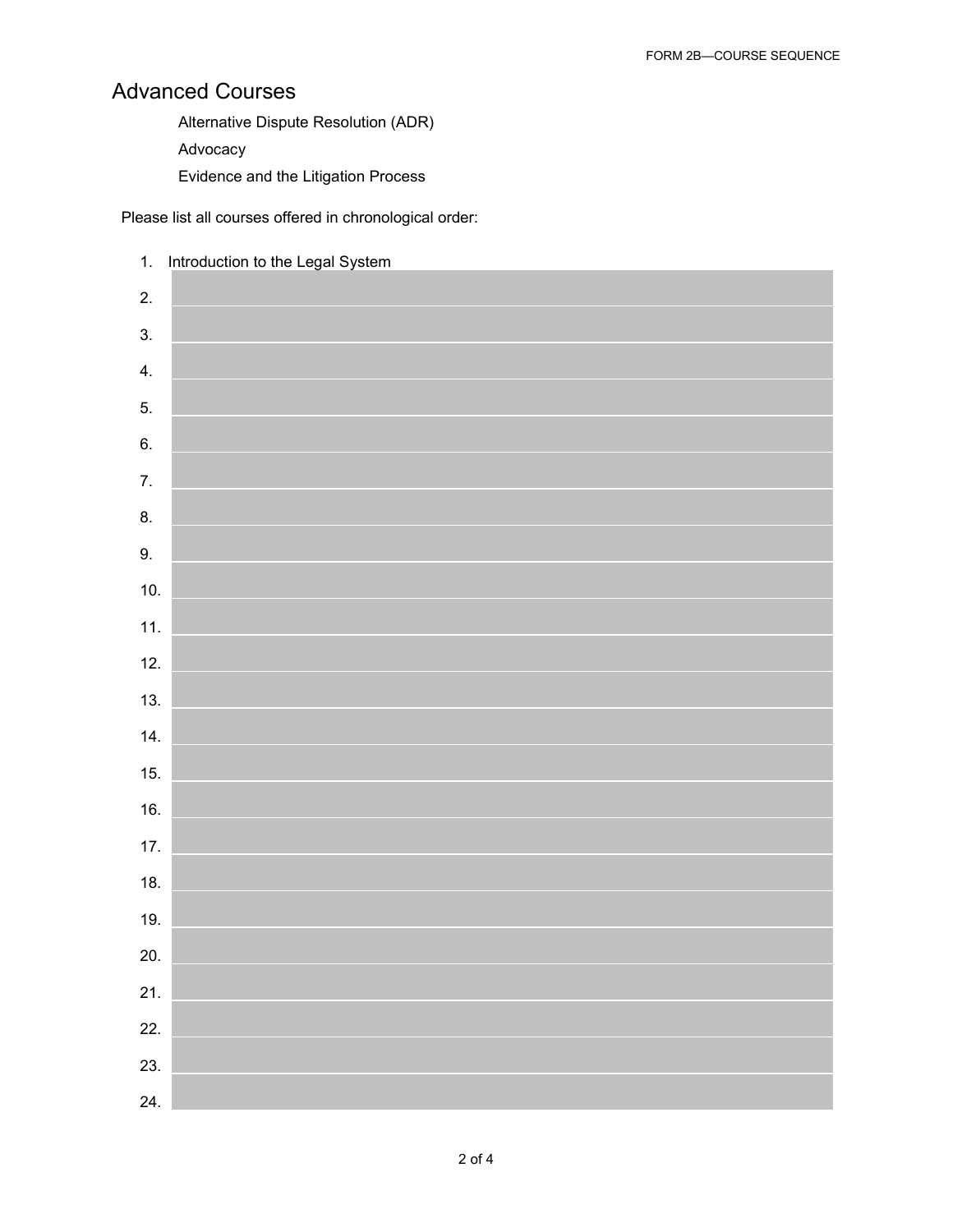| 25. |  |
|-----|--|
| 26. |  |
| 27. |  |
| 28. |  |
| 29. |  |
| 30. |  |
| 31. |  |
| 32. |  |
| 33. |  |
| 34. |  |
| 35. |  |
| 36. |  |
| 37. |  |
| 38. |  |
| 39. |  |
| 40. |  |
| 41. |  |
| 42. |  |
| 43. |  |
| 44. |  |
| 45. |  |
| 46. |  |
| 47. |  |
| 48. |  |
| 49. |  |
| 50. |  |
|     |  |